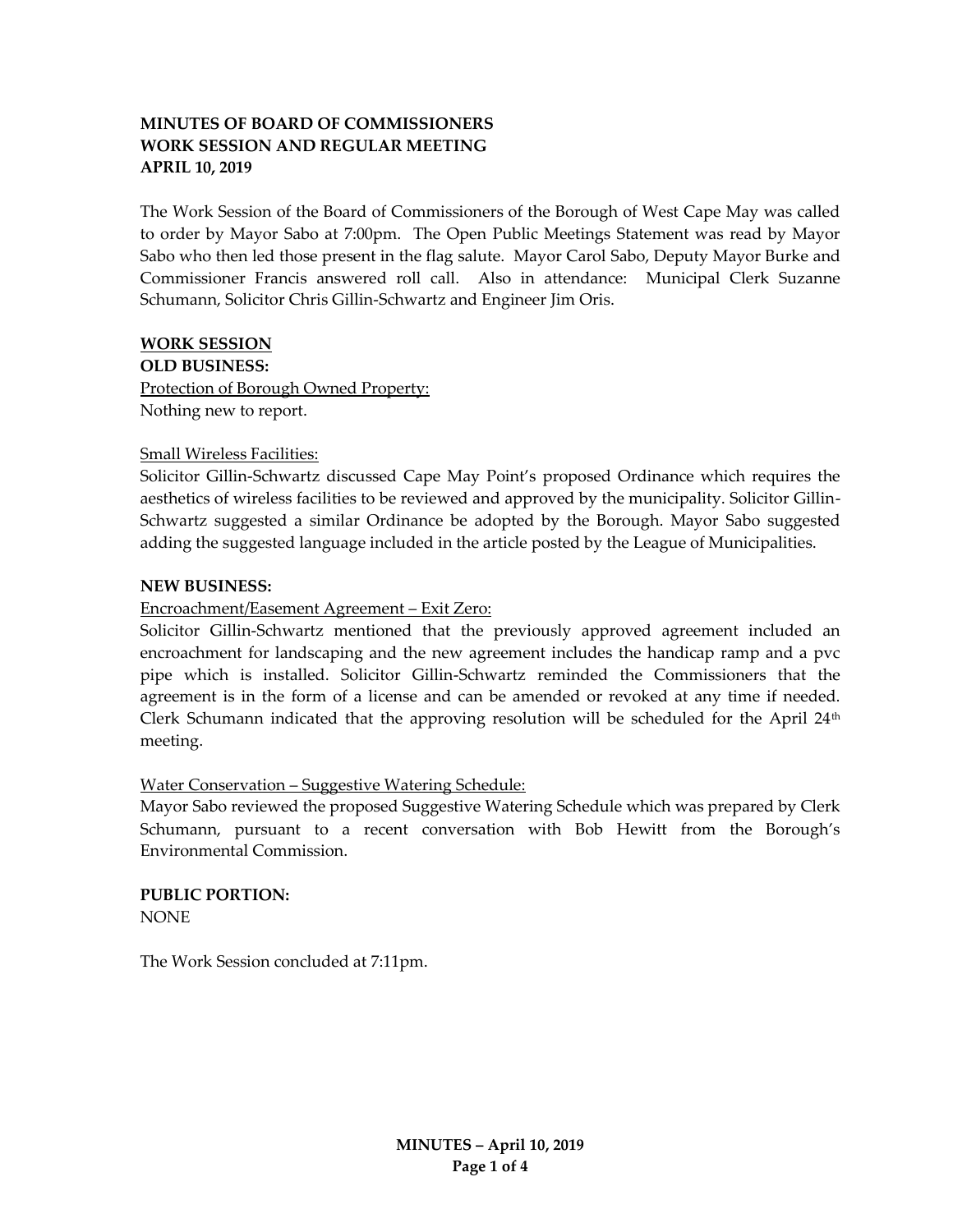# **REGULAR MEETING ENGINEER'S REPORT**

## **CONSENT AGENDA**

On motion of Commissioner Francis, seconded by Deputy Mayor Burke, the following Consent Agenda was unanimously approved on roll call vote.

#### Minutes:

Ordinances for Introduction and Publication: NONE

#### Resolutions:

- 76-19 Award of Bid FY2018 Capital Improvements, Phase II Reconstruction of Brown Street (Fifth Avenue to Sixth Avenue) and Congress Avenue (First Avenue to Fow Avenue)
- 77-19 Authorize the Ride to Defeat ALS Charity Bike Ride Event
- 78-19 Appointment New Hire (Patricia Oliver)
- 79-19 Authorizing Social Affairs Permit Mid-Atlantic Center for the Arts and Humanities (Cape May Wine Trail)
- 80-19 Bill Payment

## **NON-CONSENT AGENDA**

Ordinances for Second Reading and Public Hearing:

562-19 An Ordinance to Exceed the Municipal Budget Appropriation Limits and to Establish a Cap Bank for CY2019

*Mayor Sabo opened the public hearing. When no one wished to speak, the public hearing was closed and Deputy Mayor Burke made a motion, seconded by Commissioner Francis, to adopt Ordinance 562-19. The motion was carried unanimously on roll call vote.*

Public Hearing – Person-to-Person Transfer – Plenary Retail Distribution License:

Tom O'Hara, current owner of Sunset Liquors and John Kornick, new owner of Sunset Liquors, introduced themselves and Mr. Kornick indicated that he is looking forward to being a part of the community and indicated that there are no plans to change the business aspect of Sunset Liquors.

## Resolutions:

81-19 Authorizing Person-to-Person Transfer – Plenary Retail Distribution License *On motion by Commissioner Francis, seconded by Deputy Mayor Burke, Resolution 80-19 was approved. The motion was carried unanimously on roll call vote.*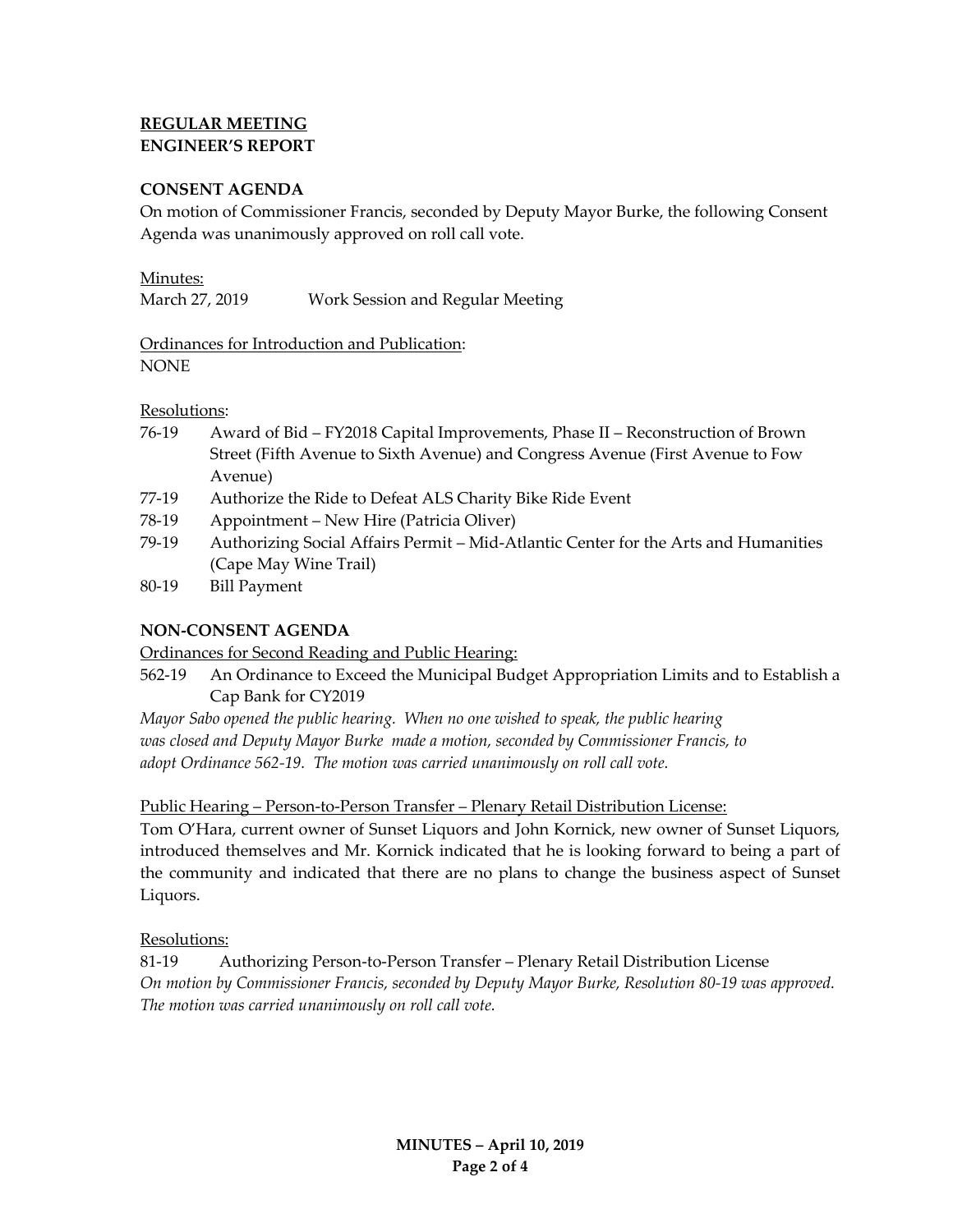## **COMMISSIONER REPORTS**

Commissioner Francis mentioned the upcoming e-waste event on May  $4<sup>th</sup>$ , hosted by the Borough's Environmental Commission. Commissioner Francis stated that the recycled materials will be turned into a payment for the Borough. Deputy Mayor Burke stated that this event is a convenient event for residents of West Cape May and surrounding towns to dispose of their electronic waste.

Deputy Mayor Burke mentioned the Arbor Day Tree Giveaway at Borough Hall on April 9 and 10 between 8:30am and 2:30pm and the upcoming Arbor Day Event at the West Cape May Elementary School. Deputy Mayor Burke also mentioned the May  $1<sup>st</sup>$  Loyalty Day event at Wilbraham Park.

Mayor Sabo brought attention to the following upcoming events: Borough-Wide Yard Sale on May 11, Bulk Trash Event on May 15 and Community Shred Event on May 17. Mayor Sabo thanked the staff at Remington & Vernick Engineers for their assistance with the NJDOT Grant for West Drive. Mayor Sabo also mentioned the Press Release which has been sent out relative to the upcoming intersection change at Park Boulevard and Leaming Avenue.

#### **PUBLIC PORTION**

Jeanne Shelly, 204 Third Avenue, provided additional photos of flooding on Goldbeaten Alley and asked for the status of improvements to the area to minimize the flooding and standing water, as she has concerns with the upcoming mosquito season. Ms. Shelly mentioned that Engineer Roberts had suggested a French drain when this concern was discussed in the fall and further mentioned that a house on Second Avenue has their drainage run underground which then sprouts up through the ground. Ms. Shelly suggested using a system similar to the surf stone which is used at Congress Hall. Engineer Oris asked for Ms. Shelly's contact information to follow up with her on this matter. Mayor Sabo stated that Goldbeaten Alley is part of the proposed projects of the Capital Improvement Project and work to Goldbeaten Alley could be expected to be done within the next two years. Deputy Mayor Burke confirmed that Goldbeaten Alley would not be paved. Clerk Schumann provided Ms. Shelly with information to contact the County Mosquito Commission for spraying options.

Hilary Pritchard, 144 Stevens Street, questioned the upcoming West Drive project and whether it would include markings on pavement for bicyclists and pedestrians. Ms. Pritchard also expressed concerns with traffic and speeding on Stevens Street and West Drive during the season and suggested lowering the speed limit on Stevens Street. Engineer Oris stated that the project includes widening of West Drive and asked that Engineer Doug Hopper look into the project specifics to include appropriate markings for the area. Engineer Oris further stated that there would need to be a substantial cause for the speed limit to be reduced.

Ms. Pritchard mentioned runoff concerns in the Borough which have been an ongoing discussion with the Environmental Commission. Deputy Mayor Burke stated that these concerns are addressed by the Borough's Grading Ordinance. Solicitor Gillin-Schwartz confirmed that an Ordinance was recently adopted which addresses these concerns and requires a grading plan to be submitted to the Borough's Zoning Office for review by the Borough's Engineer. Solicitor

> **MINUTES – April 10, 2019 Page 3 of 4**